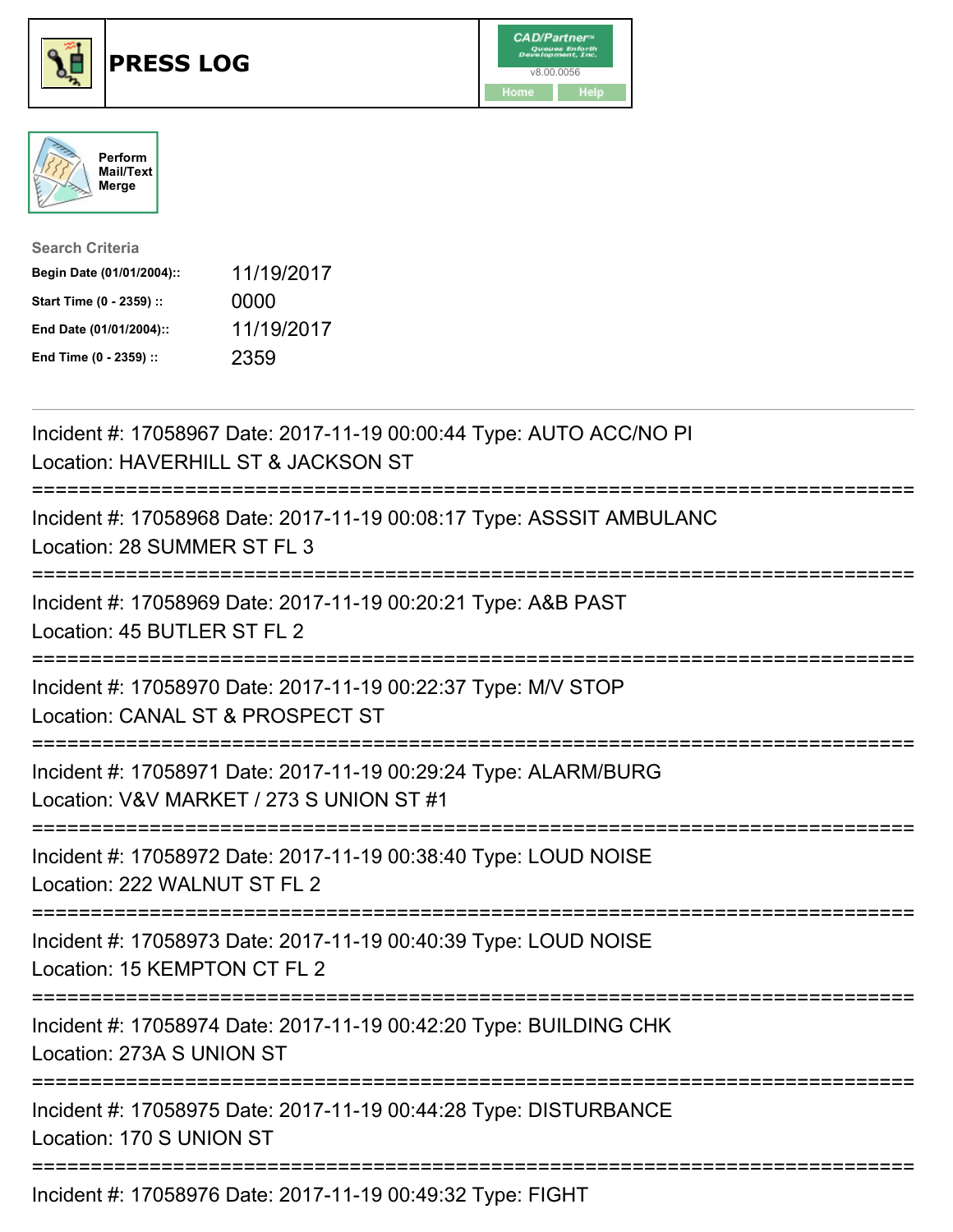| Location: HAVERHILL ST & NEWBURY ST<br>==========================                                                                                                                       |
|-----------------------------------------------------------------------------------------------------------------------------------------------------------------------------------------|
| Incident #: 17058977 Date: 2017-11-19 00:50:05 Type: GUN CALL<br>Location: ARREST / 17 WEDGEWOOD RD                                                                                     |
| Incident #: 17058978 Date: 2017-11-19 01:03:48 Type: LOUD NOISE<br>Location: 16 MASON ST FL 2                                                                                           |
| Incident #: 17058979 Date: 2017-11-19 01:10:18 Type: ALARM/BURG<br>Location: FERNANDEZ BEAUTY SALON / 402 BROADWAY #1<br>============================<br>:============================= |
| Incident #: 17058980 Date: 2017-11-19 01:14:52 Type: NOISE ORD<br>Location: 330 LAWRENCE ST                                                                                             |
| Incident #: 17058981 Date: 2017-11-19 01:23:02 Type: HIT & RUN M/V<br>Location: APPLETON ST & METHUEN ST                                                                                |
| Incident #: 17058982 Date: 2017-11-19 01:23:39 Type: HIT & RUN M/V<br>Location: 2 UNION ST                                                                                              |
| Incident #: 17058983 Date: 2017-11-19 01:30:22 Type: DISTURBANCE<br>Location: 457 HAVERHILL ST                                                                                          |
| Incident #: 17058984 Date: 2017-11-19 01:31:16 Type: NOISE ORD<br>Location: 52 NEWBURY ST FL 1                                                                                          |
| Incident #: 17058985 Date: 2017-11-19 01:39:57 Type: HIT & RUN M/V<br>Location: 207 LAWRENCE ST                                                                                         |
| Incident #: 17058986 Date: 2017-11-19 01:51:14 Type: NOISE ORD<br>Location: 68 EASTON ST FL 3                                                                                           |
| Incident #: 17058987 Date: 2017-11-19 01:58:16 Type: NOISE ORD<br>Location: 219 PROSPECT ST FL 1                                                                                        |
| Incident #: 17058988 Date: 2017-11-19 02:15:16 Type: AUTO ACC/PI<br>Location: 15 LESLIE ST                                                                                              |
| Incident #: 17058989 Date: 2017-11-19 02:18:20 Type: LOUD NOISE<br>Location: 65 THORNDIKE ST                                                                                            |
| Incident #: 17058990 Date: 2017-11-19 02:27:23 Type: E911 HANGUP                                                                                                                        |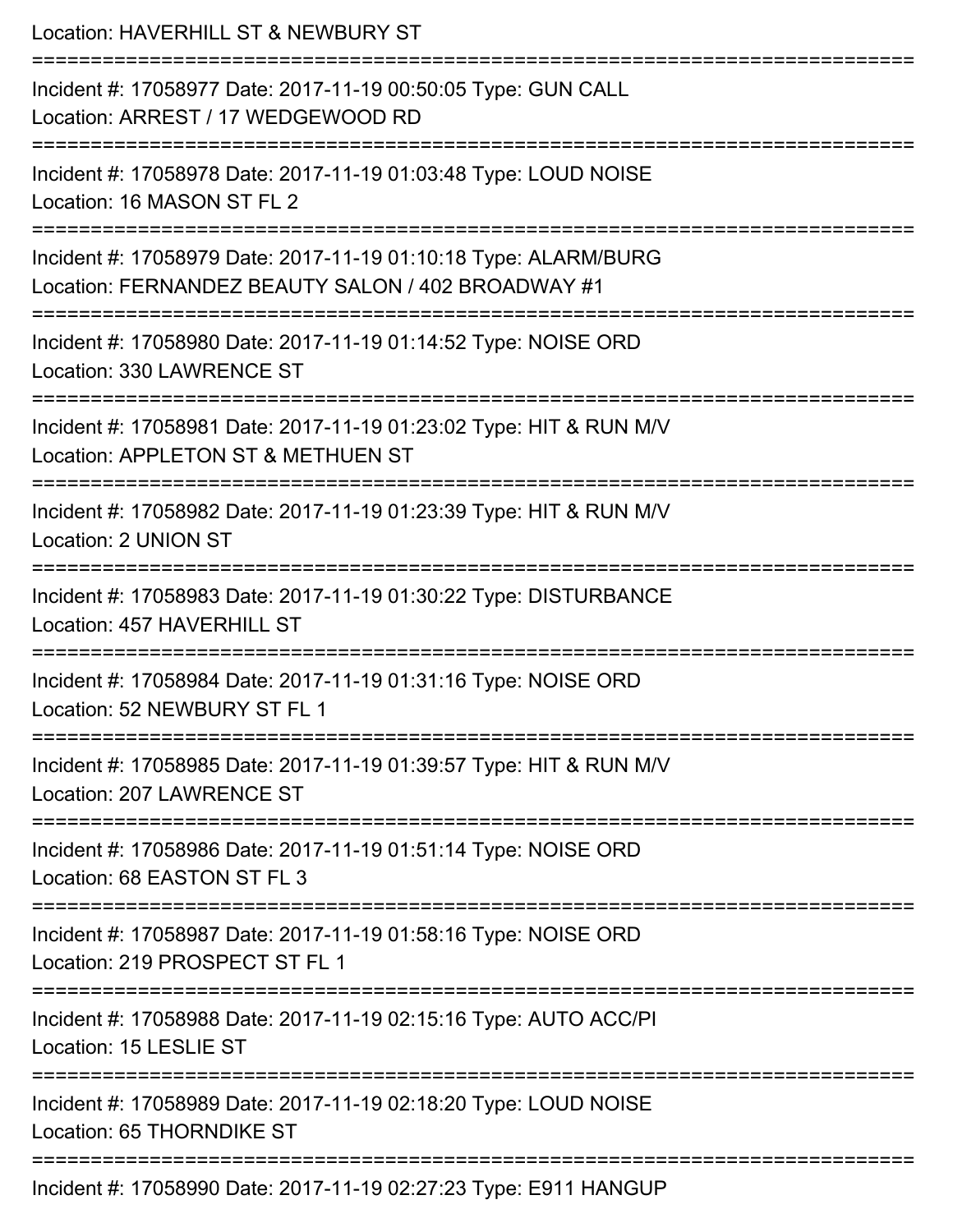| Incident #: 17058991 Date: 2017-11-19 02:31:01 Type: M/V STOP<br>Location: GROTON ST & S BROADWAY                      |
|------------------------------------------------------------------------------------------------------------------------|
| Incident #: 17058992 Date: 2017-11-19 02:33:26 Type: M/V STOP<br>Location: BROADWAY & TREMONT ST                       |
| Incident #: 17058993 Date: 2017-11-19 02:43:07 Type: DISTURBANCE<br>Location: 12 DOYLE ST FL 1                         |
| Incident #: 17058994 Date: 2017-11-19 02:52:00 Type: M/V STOP<br>Location: MASON ST & WATER ST                         |
| Incident #: 17058995 Date: 2017-11-19 02:53:27 Type: M/V STOP<br>Location: NIGHTINGALE CT & WATER ST                   |
| Incident #: 17058996 Date: 2017-11-19 02:56:24 Type: BUILDING CHK<br>Location: BETANCES AUTO / 83 WATER ST             |
| Incident #: 17058997 Date: 2017-11-19 02:57:32 Type: M/V STOP<br>Location: HAMPSHIRE ST & HAVERHILL ST                 |
| Incident #: 17058999 Date: 2017-11-19 02:59:14 Type: M/V STOP<br>Location: MT VERNON ST & S BROADWAY                   |
| Incident #: 17058998 Date: 2017-11-19 02:59:40 Type: BUILDING CHK<br>Location: 44 CHANDLER ST                          |
| Incident #: 17059000 Date: 2017-11-19 03:00:23 Type: SUS PERS/MV<br>Location: 98 STEARNS AV FL 1                       |
| Incident #: 17059001 Date: 2017-11-19 03:02:48 Type: M/V STOP<br>Location: 26 MARGIN ST                                |
| Incident #: 17059002 Date: 2017-11-19 03:07:44 Type: BUILDING CHK<br>Location: SAN JOSE CALLING CENTER / 345 LOWELL ST |
| Incident #: 17059003 Date: 2017-11-19 03:16:28 Type: M/V STOP<br>Location: HAVERHILL ST & WARWICK ST                   |
| Incident #: 17059004 Date: 2017-11-19 03:19:25 Type: BUILDING CHK                                                      |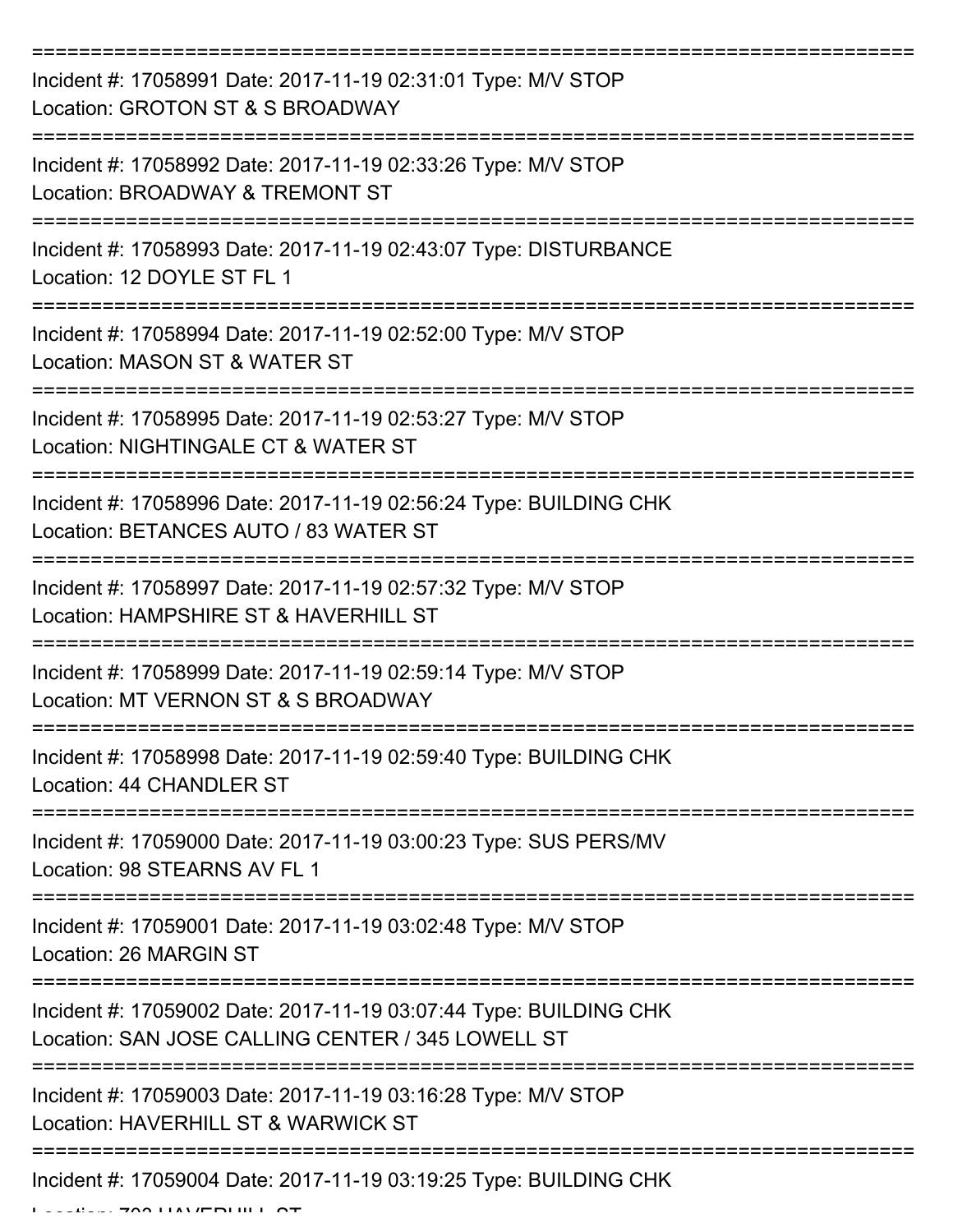| Incident #: 17059005 Date: 2017-11-19 03:22:17 Type: NOISE ORD<br>Location: 12 DOYLE ST FL 1                  |
|---------------------------------------------------------------------------------------------------------------|
| Incident #: 17059006 Date: 2017-11-19 03:23:16 Type: DOMESTIC/PROG<br>Location: 149 FERRY ST FL 2             |
| Incident #: 17059007 Date: 2017-11-19 03:48:49 Type: TOW OF M/V<br>Location: 38 BRADFORD ST                   |
| Incident #: 17059008 Date: 2017-11-19 03:50:28 Type: TOW OF M/V<br>Location: 266 BROADWAY                     |
| Incident #: 17059009 Date: 2017-11-19 03:53:04 Type: ALARM/BURG<br>Location: COPPOLA RESIDENCE / 10 NORRIS ST |
| Incident #: 17059010 Date: 2017-11-19 03:56:51 Type: M/V STOP<br>Location: AMESBURY ST & LEBANON ST           |
| Incident #: 17059011 Date: 2017-11-19 03:59:58 Type: MV/BLOCKING<br>Location: TOW / 6 WENDELL ST              |
| Incident #: 17059012 Date: 2017-11-19 04:13:22 Type: M/V STOP<br>Location: ESSEX ST & HAMPSHIRE ST            |
| Incident #: 17059013 Date: 2017-11-19 04:46:29 Type: TOW OF M/V<br>Location: C & D GLASS / 21 WEST ST         |
| Incident #: 17059014 Date: 2017-11-19 04:47:36 Type: NOISE ORD<br>Location: 2 FLORENCE CT                     |
| Incident #: 17059015 Date: 2017-11-19 05:27:19 Type: SUS PERS/MV<br>Location: TOW / 15 UNION ST               |
| Incident #: 17059016 Date: 2017-11-19 05:33:10 Type: A&B PROG<br>Location: 20 ORCHARD ST FL 1-2               |
| Incident #: 17059017 Date: 2017-11-19 05:33:35 Type: NOISE ORD<br>Location: 83 WEST ST FL 3                   |
| Incident #: 17059018 Date: 2017-11-19 06:03:05 Type: MAL DAMAGE                                               |

Location: 10 CANITON ST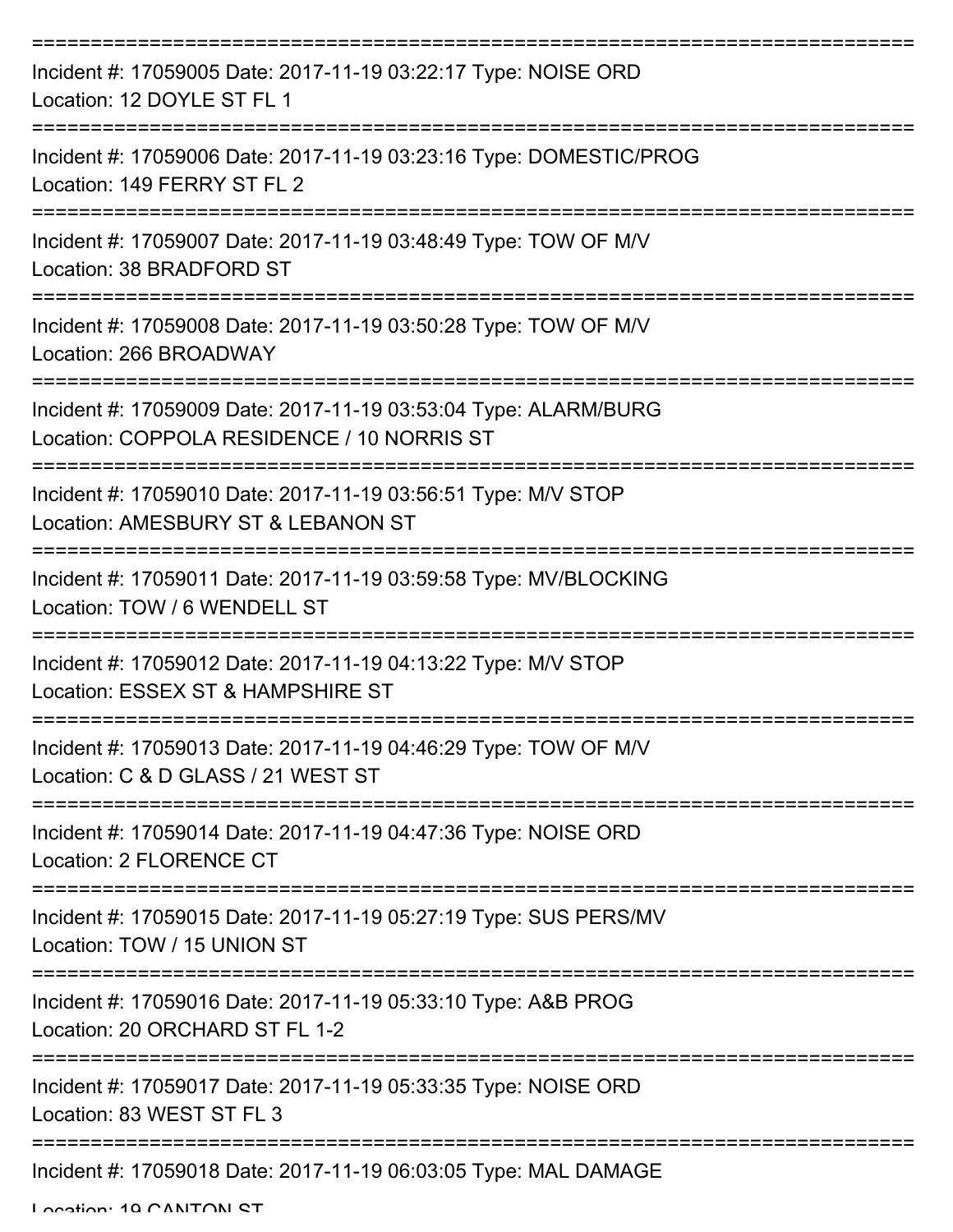| Incident #: 17059019 Date: 2017-11-19 06:38:06 Type: CK WELL BEING<br>Location: HAVERHILL ST & LAWRENCE ST                 |
|----------------------------------------------------------------------------------------------------------------------------|
| Incident #: 17059020 Date: 2017-11-19 07:01:43 Type: PARK & WALK<br>Location: BROADWAY & HAVERHILL ST                      |
| Incident #: 17059021 Date: 2017-11-19 07:13:02 Type: M/V STOP<br>Location: FERRY ST & HIGH ST                              |
| Incident #: 17059022 Date: 2017-11-19 07:24:09 Type: M/V STOP<br>Location: TOW / 99 WINTHROP AV                            |
| Incident #: 17059023 Date: 2017-11-19 07:27:37 Type: ALARM/BURG<br>Location: 10 NORRIS ST                                  |
| Incident #: 17059024 Date: 2017-11-19 07:34:06 Type: DISTURBANCE<br>Location: 301 HAVERHILL ST                             |
| Incident #: 17059025 Date: 2017-11-19 07:39:43 Type: TOW/REC/STOL<br>Location: FALLS BRIDGE / null                         |
| Incident #: 17059026 Date: 2017-11-19 07:49:49 Type: M/V STOP<br>Location: ALBRITE CARPET CLEANING COMP. / 223 WINTHROP AV |
| Incident #: 17059027 Date: 2017-11-19 07:50:02 Type: ELDER SERVICE<br>Location: 9 SUMMER ST                                |
| ------------------<br>Incident #: 17059028 Date: 2017-11-19 07:50:32 Type: M/V STOP<br>Location: 50 MARSTON ST             |
| Incident #: 17059029 Date: 2017-11-19 08:29:27 Type: ALARMS<br>Location: GOOD SHEPHERD / 412 HAMPSHIRE ST                  |
| Incident #: 17059030 Date: 2017-11-19 08:47:55 Type: EMERGENCY209A<br>Location: 17 WEDGEWOOD RD                            |
| Incident #: 17059031 Date: 2017-11-19 09:05:08 Type: MEDIC SUPPORT<br>Location: 156 PARK ST #2                             |
| Incident #: 17059032 Date: 2017-11-19 09:15:26 Type: DOMESTIC/PROG<br>Location: 26 EXETER ST                               |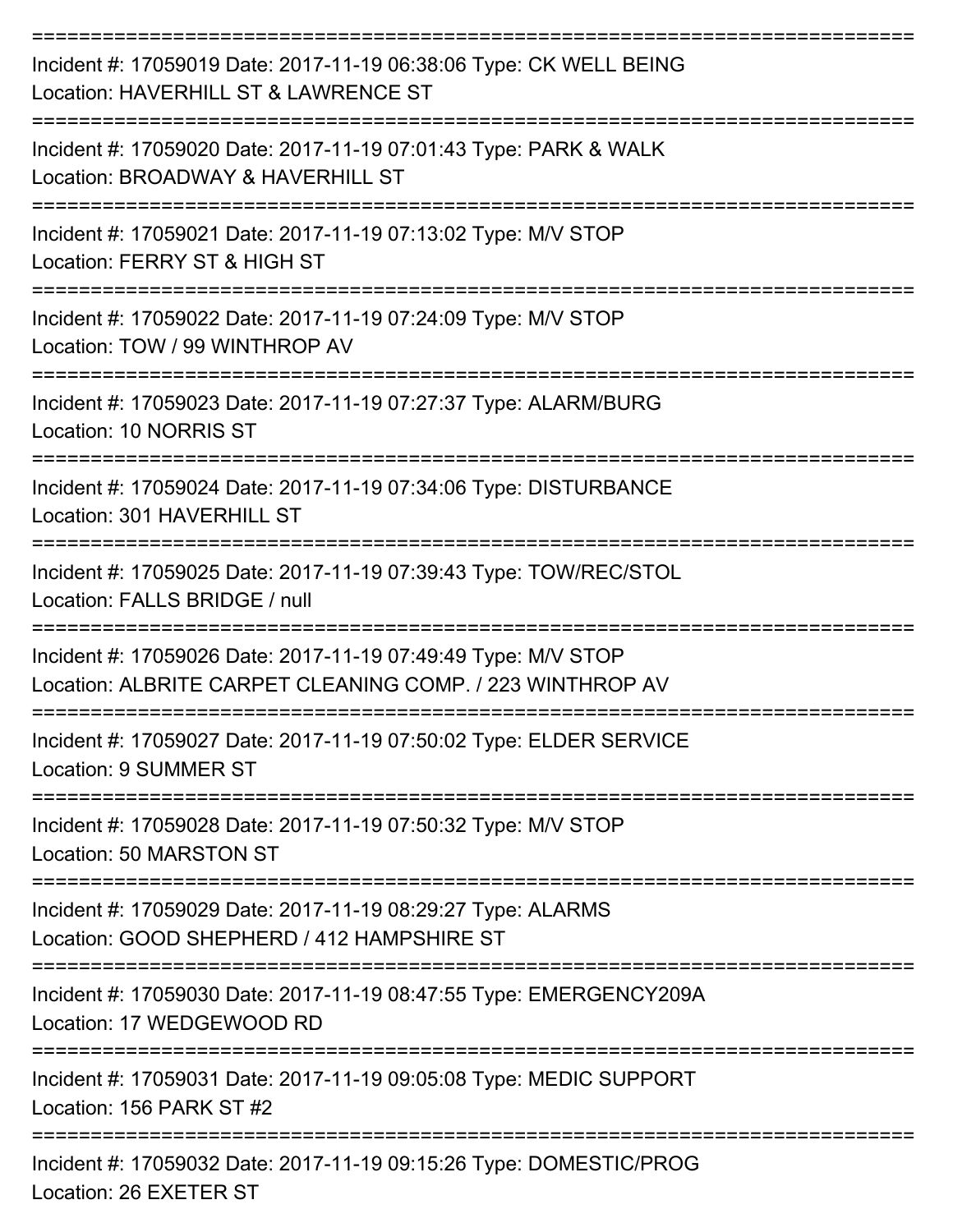| Incident #: 17059033 Date: 2017-11-19 09:21:14 Type: MEDIC SUPPORT<br>Location: BROADWAY & COMMON ST                            |
|---------------------------------------------------------------------------------------------------------------------------------|
| Incident #: 17059034 Date: 2017-11-19 10:02:30 Type: AUTO ACC/NO PI<br>Location: HAMPSHIRE ST & LOWELL ST                       |
| Incident #: 17059035 Date: 2017-11-19 10:21:31 Type: M/V STOP<br>Location: HAMPSHIRE ST & LOWELL ST<br>======================== |
| Incident #: 17059036 Date: 2017-11-19 10:29:27 Type: M/V STOP<br>Location: AMES & LOWELL                                        |
| Incident #: 17059037 Date: 2017-11-19 10:33:56 Type: M/V STOP<br>Location: 260 JACKSON ST<br>:================================  |
| Incident #: 17059038 Date: 2017-11-19 10:36:02 Type: M/V STOP<br>Location: 77 SOUTH UNION ST                                    |
| Incident #: 17059039 Date: 2017-11-19 10:47:58 Type: SUS PERS/MV<br>Location: 328 LAWRENCE ST                                   |
| Incident #: 17059040 Date: 2017-11-19 10:50:48 Type: ALARM/BURG<br>Location: CASEY RESIDENCE / 34 LEEDS TER                     |
| Incident #: 17059041 Date: 2017-11-19 10:52:21 Type: DOMESTIC/PAST<br>Location: 550 BROADWAY #417                               |
| Incident #: 17059042 Date: 2017-11-19 11:20:48 Type: ALARM/BURG<br>Location: CASA DE RESURRECTION / 3 GREEN ST                  |
| Incident #: 17059044 Date: 2017-11-19 11:22:37 Type: MV/BLOCKING<br>Location: 12 PROSPECT CT                                    |
| Incident #: 17059043 Date: 2017-11-19 11:22:54 Type: ALARM/BURG<br>Location: MUNICIPAL GARAGE / 31 AUBURN ST                    |
| Incident #: 17059045 Date: 2017-11-19 11:25:02 Type: M/V STOP<br>Location: LORING ST & SHAWSHEEN RD                             |
| Incident #: 17059046 Date: 2017-11-19 11:27:33 Type: M/V STOP<br>Location: LORING ST & SHAWSHEEN RD                             |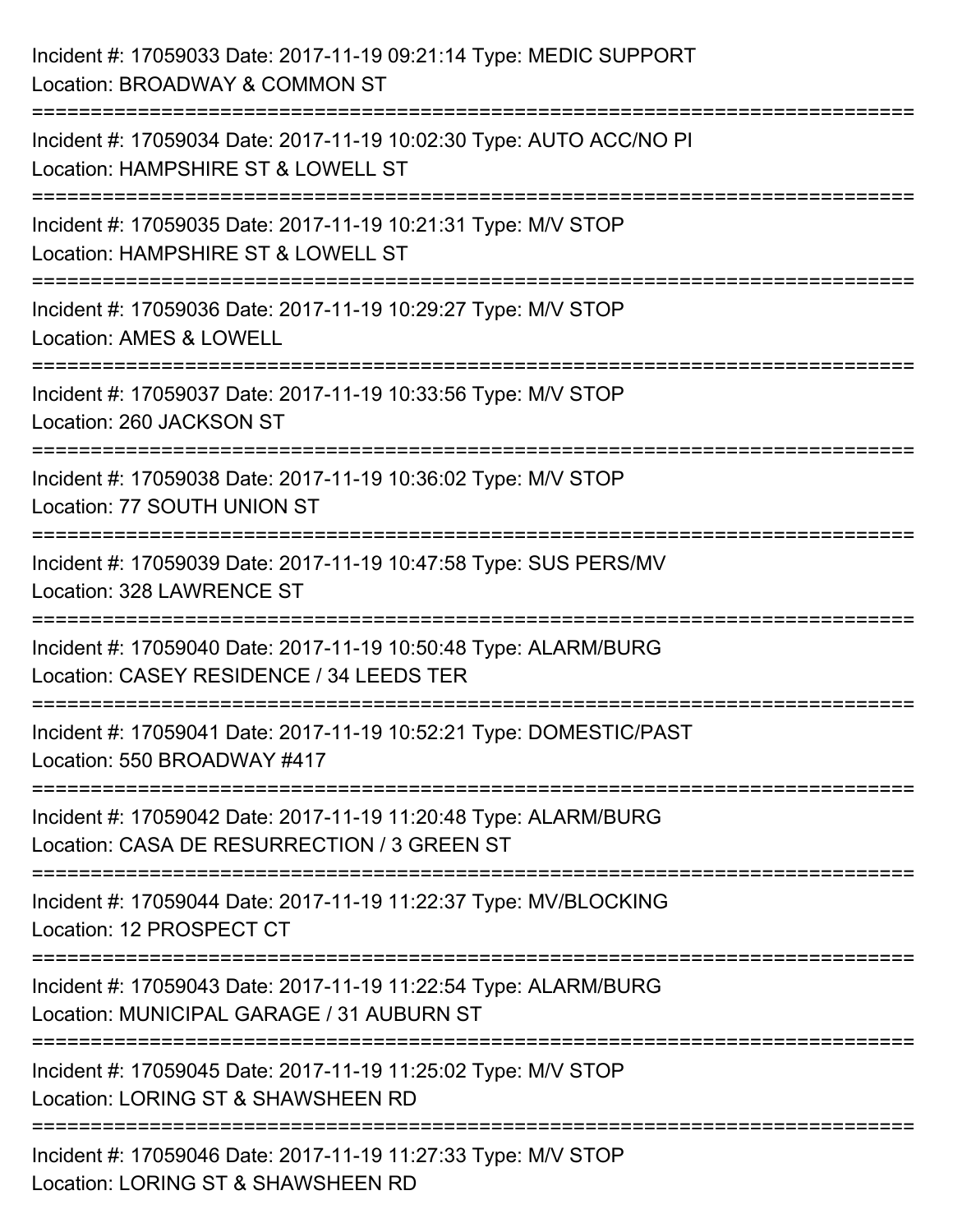| Incident #: 17059047 Date: 2017-11-19 11:50:52 Type: DRUG VIO<br><b>Location: 4 FAIRMONT ST</b>                                                                                         |
|-----------------------------------------------------------------------------------------------------------------------------------------------------------------------------------------|
| ======================================<br>Incident #: 17059048 Date: 2017-11-19 11:53:02 Type: LIC PLATE STO<br>Location: 126 E HAVERHILL ST<br>---------------------<br>-------------- |
| Incident #: 17059049 Date: 2017-11-19 11:56:05 Type: M/V STOP<br>Location: MARKET ST & SALEM ST                                                                                         |
| Incident #: 17059050 Date: 2017-11-19 12:00:18 Type: SUS PERS/MV<br>Location: 13 BAILEY ST<br>======================================                                                    |
| Incident #: 17059051 Date: 2017-11-19 12:05:33 Type: AUTO ACC/NO PI<br>Location: LAUNDRYMAT / 191 S UNION ST                                                                            |
| Incident #: 17059052 Date: 2017-11-19 12:18:51 Type: AUTO ACC/NO PI<br>Location: BROADWAY & ESSEX ST                                                                                    |
| Incident #: 17059053 Date: 2017-11-19 12:26:46 Type: ALARM/BURG<br>Location: GOOD SHEPARD CENTER / 412 HAMPSHIRE ST                                                                     |
| Incident #: 17059054 Date: 2017-11-19 12:28:51 Type: DOMESTIC/PAST<br>Location: 100 SAUNDERS ST                                                                                         |
| Incident #: 17059055 Date: 2017-11-19 12:32:51 Type: LIC PLATE STO<br>Location: 35 AMHERST ST                                                                                           |
| Incident #: 17059056 Date: 2017-11-19 12:40:38 Type: HIT & RUN M/V<br>Location: 108 NEWBURY ST #302                                                                                     |
| Incident #: 17059057 Date: 2017-11-19 12:47:54 Type: CK WELL BEING<br>Location: 123 OSGOOD ST                                                                                           |
| Incident #: 17059058 Date: 2017-11-19 12:49:54 Type: 209A/VIOLATION<br>Location: 14 HILLSIDE AV                                                                                         |
| Incident #: 17059059 Date: 2017-11-19 13:16:39 Type: HIT & RUN M/V<br>Location: FERRY ST & MARSTON ST #                                                                                 |
| Incident #: 17059060 Date: 2017-11-19 13:21:31 Type: ALARM/BURG<br>Location: GUZMAN RESIDENCE / 55 STEINER ST                                                                           |

===========================================================================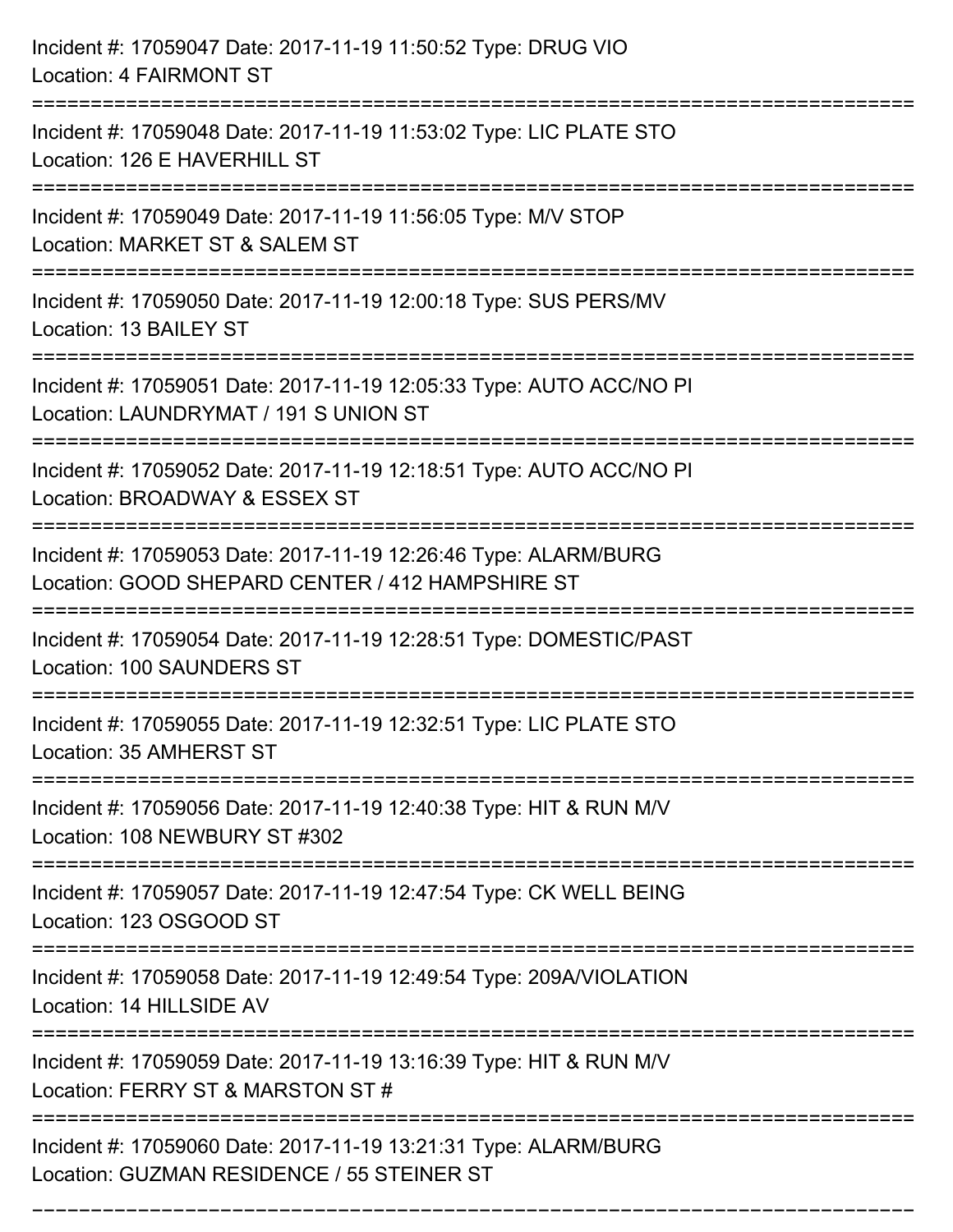| Incident #: 17059061 Date: 2017-11-19 13:28:59 Type: HIT & RUN M/V<br>Location: FERRY ST & HARRIMAN ST                                   |
|------------------------------------------------------------------------------------------------------------------------------------------|
| .---------------------------<br>Incident #: 17059062 Date: 2017-11-19 13:30:31 Type: FIGHT<br>Location: WENDYS / 55 HAMPSHIRE ST         |
| Incident #: 17059063 Date: 2017-11-19 13:45:57 Type: MISSING PERS<br>Location: 40 BODWELL ST                                             |
| Incident #: 17059064 Date: 2017-11-19 13:53:55 Type: AUTO ACC/PI<br>Location: 48 MANCHESTER ST                                           |
| Incident #: 17059065 Date: 2017-11-19 13:57:17 Type: ALARM/BURG<br>Location: GUZMAN RESIDENCE / 55 STEINER ST<br>======================= |
| Incident #: 17059066 Date: 2017-11-19 14:08:39 Type: TOW OF M/V<br>Location: 17 WEDGEWOOD RD                                             |
| Incident #: 17059067 Date: 2017-11-19 14:18:44 Type: TOW OF M/V<br>Location: 2 INMAN ST<br>----------------------------------            |
| Incident #: 17059068 Date: 2017-11-19 14:22:52 Type: DRUG OVERDOSE<br>Location: 77 S UNION ST #115                                       |
| Incident #: 17059069 Date: 2017-11-19 15:03:10 Type: DRUG OVERDOSE<br>Location: 109 LAWRENCE ST                                          |
| Incident #: 17059070 Date: 2017-11-19 15:04:39 Type: KEEP PEACE<br>Location: 487 ANDOVER ST                                              |
| Incident #: 17059071 Date: 2017-11-19 15:20:36 Type: LOCKOUT<br>Location: 2 MUSEUM SQ #815                                               |
| Incident #: 17059072 Date: 2017-11-19 15:29:44 Type: UNWANTEDGUEST<br>Location: 11 INMAN ST FL 3                                         |
| Incident #: 17059073 Date: 2017-11-19 15:32:01 Type: STOLEN PROP<br>Location: 73 COLONIAL RD                                             |
| Incident #: 17059074 Date: 2017-11-19 15:53:27 Type: M/V STOP<br>Location: FRANKLIN ST & HAVERHILL ST                                    |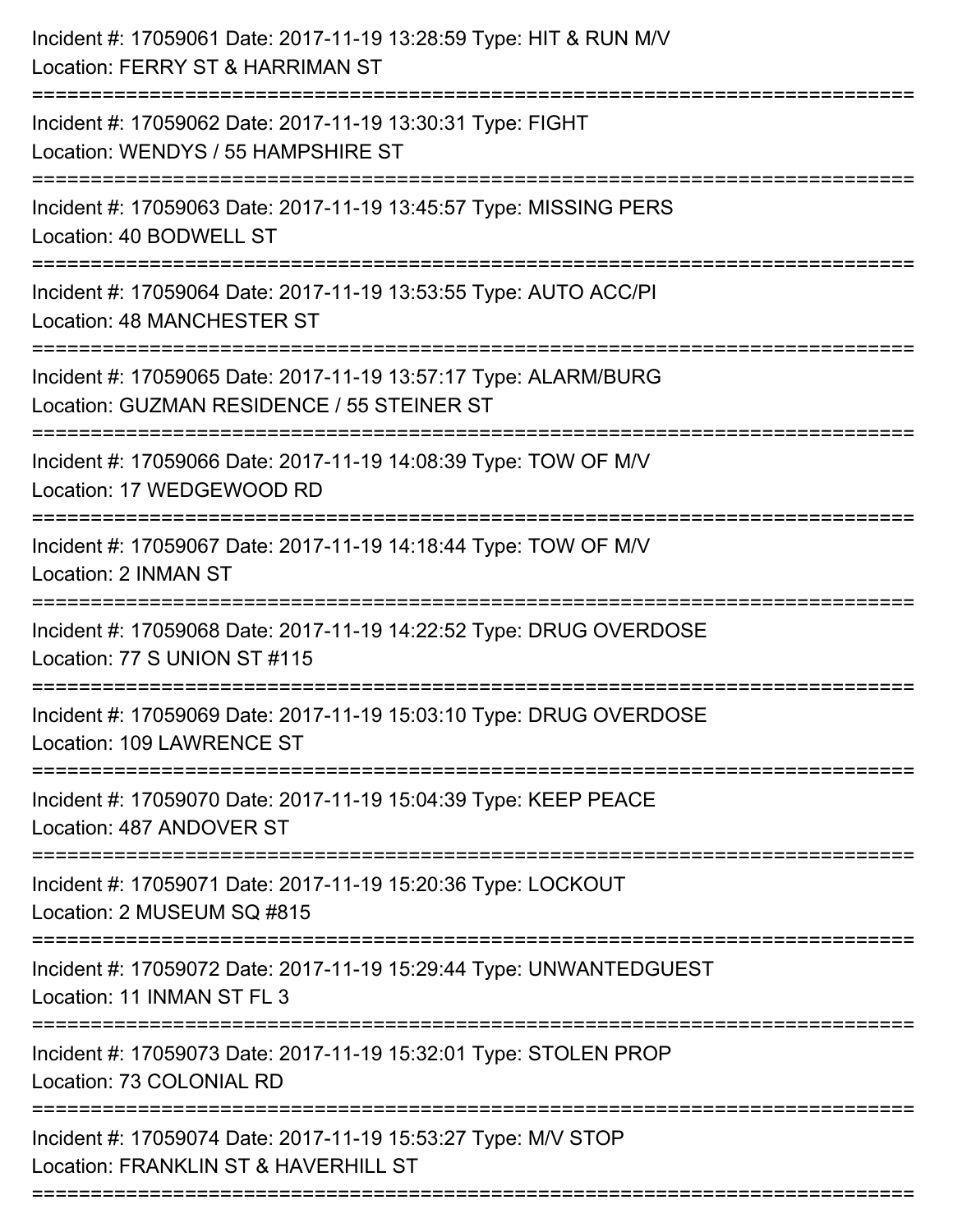Location: 5 WHITMAN ST #2

| Incident #: 17059076 Date: 2017-11-19 15:59:21 Type: M/V STOP<br>Location: METHUEN ST & MILL ST         |
|---------------------------------------------------------------------------------------------------------|
| Incident #: 17059077 Date: 2017-11-19 16:01:48 Type: M/V STOP<br>Location: MERRIMACK ST & PARKER ST     |
| Incident #: 17059078 Date: 2017-11-19 16:04:10 Type: M/V STOP<br>Location: 40 LAWRENCE ST               |
| Incident #: 17059079 Date: 2017-11-19 16:08:17 Type: M/V STOP<br>Location: ELM ST & NEWBURY ST          |
| Incident #: 17059080 Date: 2017-11-19 16:16:20 Type: M/V STOP<br>Location: E HAVERHILL ST & PROSPECT ST |
| Incident #: 17059081 Date: 2017-11-19 16:19:41 Type: KEEP PEACE<br>Location: 62 W DALTON ST             |
| Incident #: 17059082 Date: 2017-11-19 16:26:53 Type: M/V STOP<br>Location: ESSEX ST & JACKSON ST        |
| Incident #: 17059083 Date: 2017-11-19 17:17:44 Type: DOMESTIC/PROG<br>Location: 75 BROOKFIELD ST FL 2   |
| Incident #: 17059084 Date: 2017-11-19 17:31:48 Type: M/V STOP<br>Location: COMMON ST & NEWBURY ST       |
| Incident #: 17059085 Date: 2017-11-19 17:32:53 Type: M/V STOP<br>Location: MARSTON ST & STORROW ST      |
| Incident #: 17059086 Date: 2017-11-19 17:34:43 Type: M/V STOP<br>Location: COMMON ST & NEWBURY ST       |
| Incident #: 17059094 Date: 2017-11-19 17:36:44 Type: 209A/SERVE<br>Location: 90 LOWELL ST               |
| Incident #: 17059087 Date: 2017-11-19 17:36:59 Type: M/V STOP<br>Location: HAMPSHIRE ST & LOWELL ST     |
|                                                                                                         |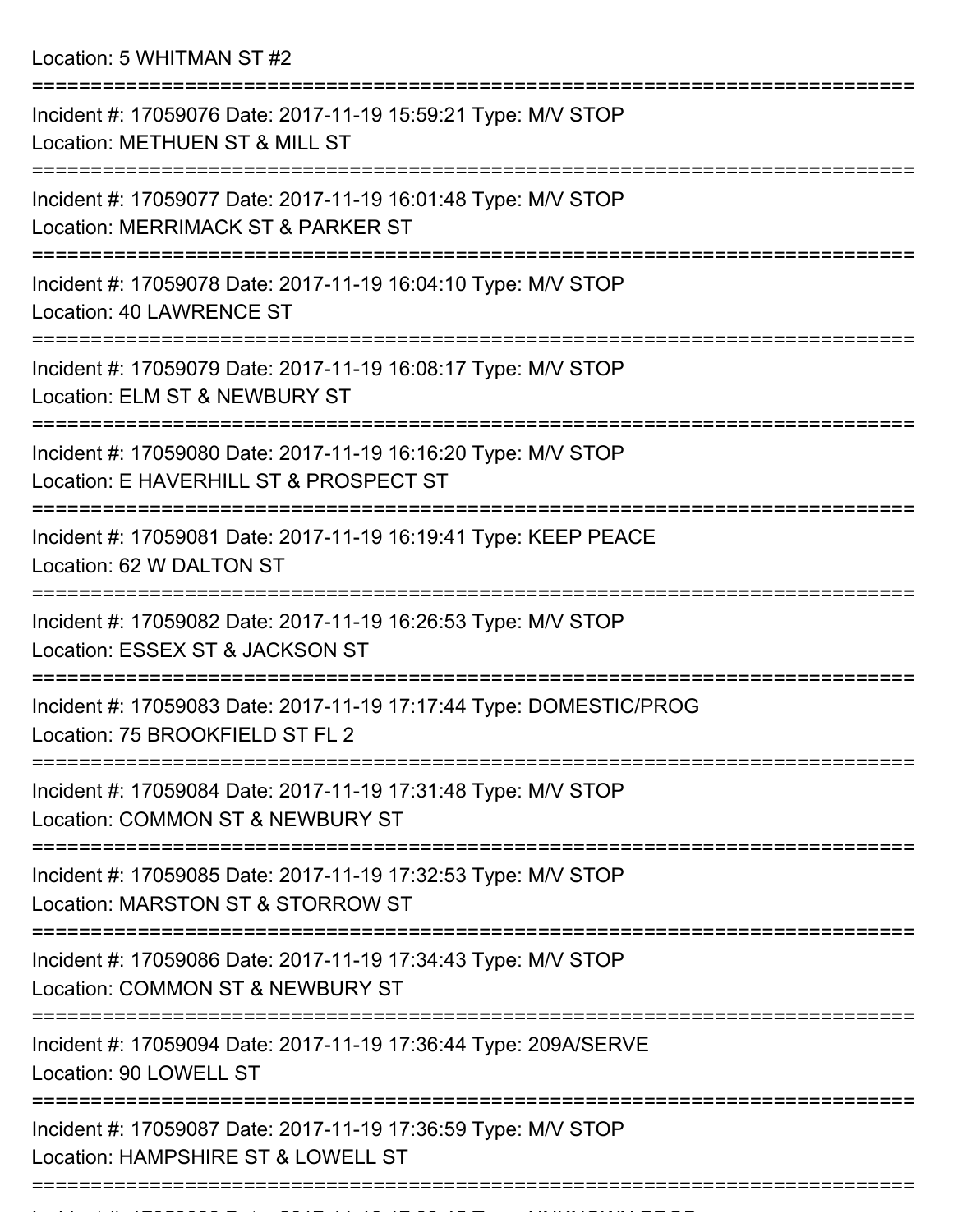Location: 66 SPRINGFIELD ST

| Incident #: 17059089 Date: 2017-11-19 17:41:51 Type: M/V STOP<br>Location: ANDOVER ST & S BROADWAY                        |
|---------------------------------------------------------------------------------------------------------------------------|
| Incident #: 17059090 Date: 2017-11-19 17:44:00 Type: M/V STOP<br>Location: HAMPSHIRE ST & LOWELL ST                       |
| Incident #: 17059091 Date: 2017-11-19 17:47:17 Type: SPECIAL CHECK<br>Location: BROOKST PARK / null                       |
| Incident #: 17059092 Date: 2017-11-19 17:48:21 Type: M/V STOP<br>Location: CROSS ST & MANCHESTER ST                       |
| Incident #: 17059093 Date: 2017-11-19 17:50:01 Type: LOCKOUT<br>Location: 244 MT VERNON ST #5                             |
| Incident #: 17059095 Date: 2017-11-19 18:02:47 Type: M/V STOP<br>Location: 157 JACKSON ST                                 |
| Incident #: 17059096 Date: 2017-11-19 18:08:55 Type: M/V STOP<br>Location: 8 CORNISH ST                                   |
| Incident #: 17059097 Date: 2017-11-19 18:09:36 Type: WARRANT SERVE<br>Location: 28 SHERIDAN ST                            |
| Incident #: 17059098 Date: 2017-11-19 18:10:10 Type: WARRANT SERVE<br>Location: 71 PEARL ST                               |
| ==================<br>Incident #: 17059099 Date: 2017-11-19 18:14:33 Type: M/V STOP<br>Location: AVON ST & E HAVERHILL ST |
| Incident #: 17059107 Date: 2017-11-19 18:15:25 Type: AUTO ACC/PED<br>Location: 103 BROADWAY                               |
| Incident #: 17059100 Date: 2017-11-19 18:17:05 Type: M/V STOP<br>Location: 246 BRUCE ST                                   |
| Incident #: 17059101 Date: 2017-11-19 18:17:55 Type: M/V STOP<br>Location: BROADWAY & HAVERHILL ST                        |
|                                                                                                                           |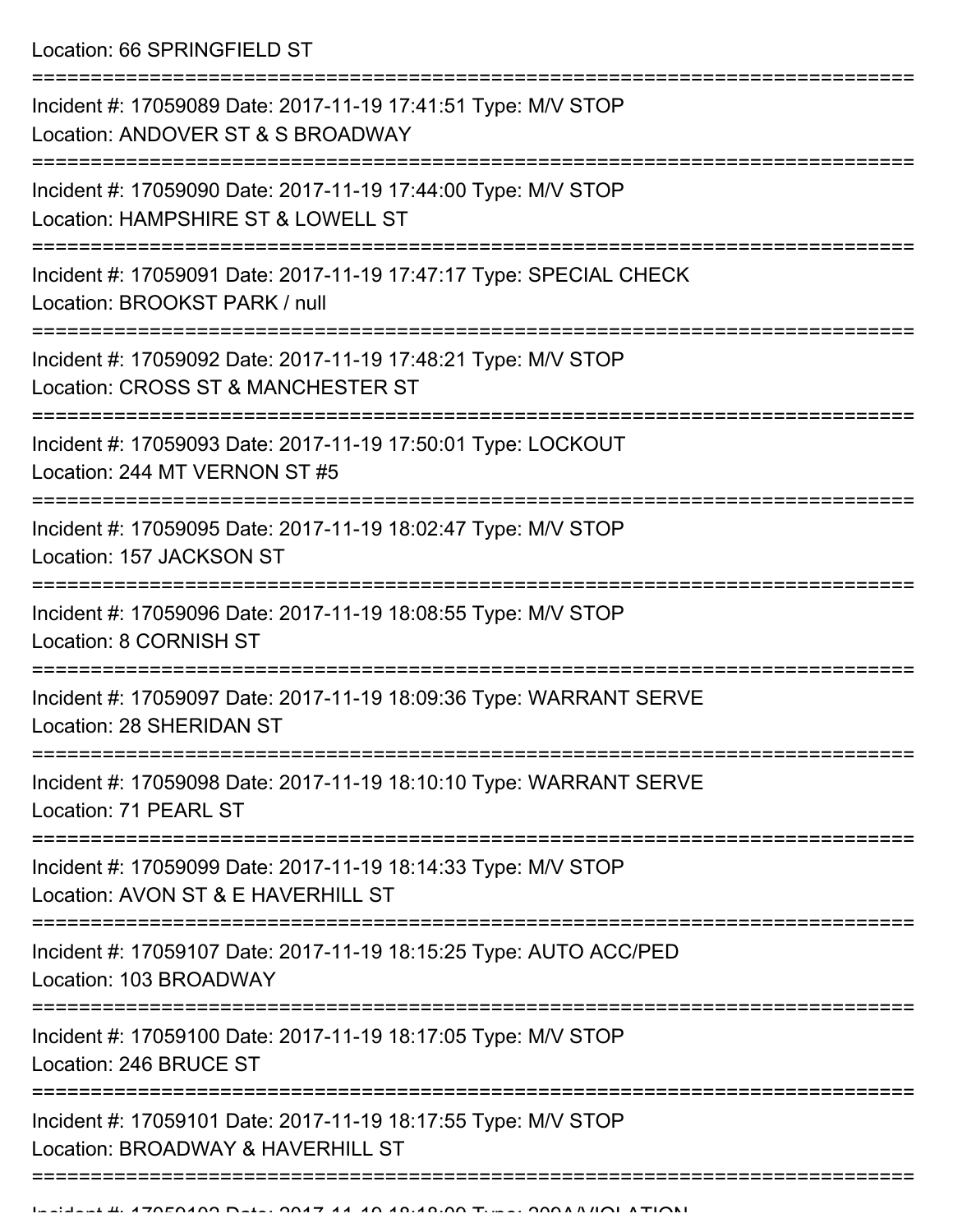## Location: 14 HILLSIDE AV

| Incident #: 17059103 Date: 2017-11-19 18:21:23 Type: M/V STOP<br>Location: HAMPSHIRE ST & LEBANON ST     |
|----------------------------------------------------------------------------------------------------------|
| Incident #: 17059105 Date: 2017-11-19 18:23:30 Type: SPECIAL CHECK<br>Location: 46 SPRUCE ST             |
| Incident #: 17059104 Date: 2017-11-19 18:23:52 Type: M/V STOP<br>Location: ANDOVER ST & DIAMOND ST       |
| Incident #: 17059106 Date: 2017-11-19 18:26:41 Type: M/V STOP<br>Location: AVON ST & E HAVERHILL ST      |
| Incident #: 17059108 Date: 2017-11-19 18:32:01 Type: M/V STOP<br>Location: ANDOVER ST & DIAMOND ST       |
| Incident #: 17059109 Date: 2017-11-19 18:32:30 Type: M/V STOP<br>Location: BROADWAY & CEDAR ST           |
| Incident #: 17059110 Date: 2017-11-19 18:37:01 Type: M/V STOP<br>Location: 56 BERKELEY ST                |
| Incident #: 17059111 Date: 2017-11-19 18:37:30 Type: M/V STOP<br>Location: ACTON ST & BROADWAY           |
| Incident #: 17059112 Date: 2017-11-19 18:38:16 Type: LOUD NOISE<br><b>Location: 11 BUNKERHILL ST</b>     |
| Incident #: 17059113 Date: 2017-11-19 18:38:57 Type: M/V STOP<br>Location: 560 ANDOVER ST                |
| Incident #: 17059114 Date: 2017-11-19 18:40:40 Type: SPECIAL CHECK<br>Location: 75 MAMCHESTER ST         |
| Incident #: 17059115 Date: 2017-11-19 18:51:04 Type: MEDIC SUPPORT<br>Location: WALGREENS / 135 BROADWAY |
| Incident #: 17059117 Date: 2017-11-19 18:51:36 Type: SPECIAL CHECK<br>Location: 109 WILLOW ST            |
| Incident #: 17050116 Date: 2017 11 10 18:52:22 Tune: MAI STOD                                            |

Incident #: 17059116 Date: 2017-11-19 18:52:32 Type: M/V STOP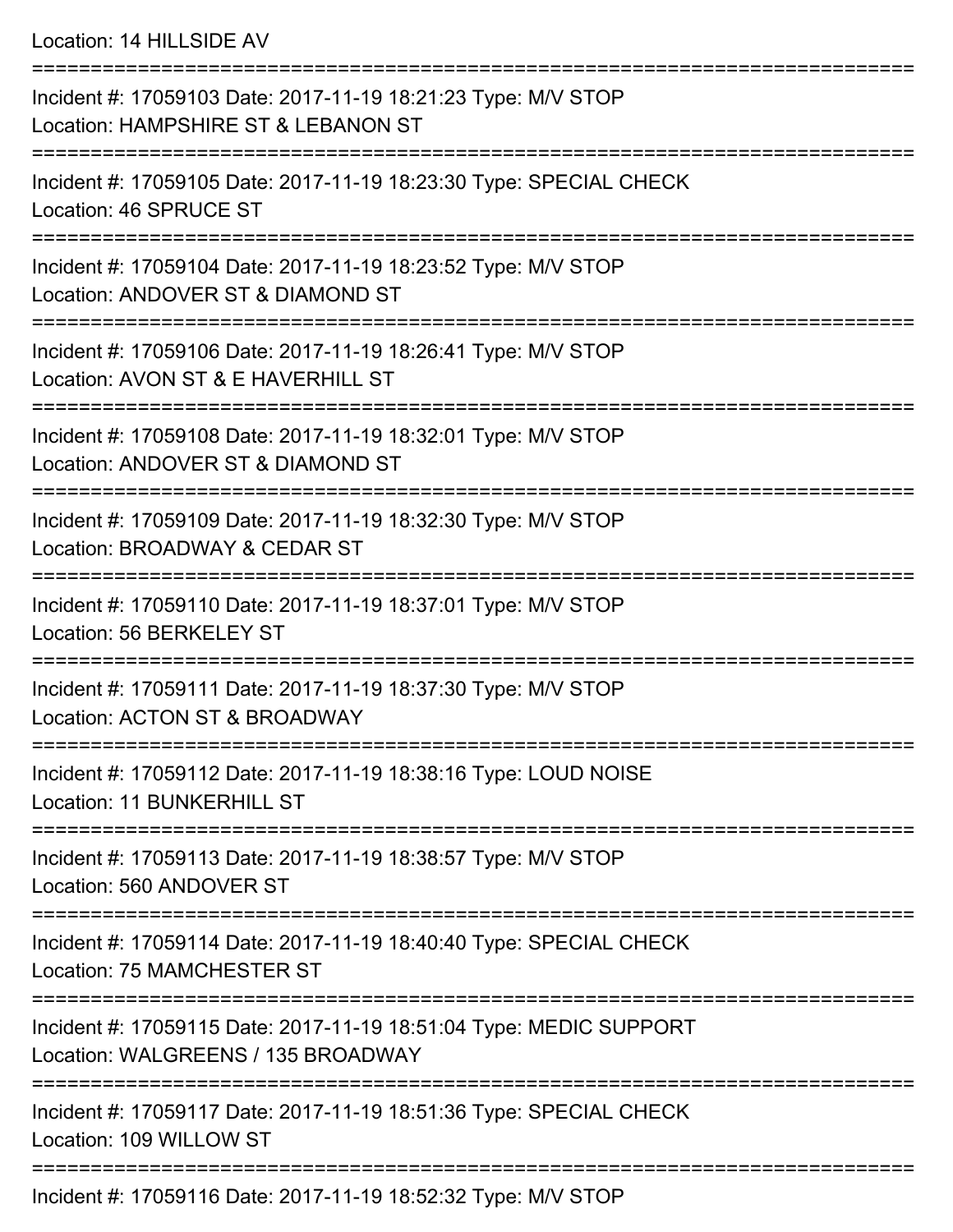| Incident #: 17059118 Date: 2017-11-19 18:55:24 Type: M/V STOP<br>Location: BROADWAY & MANCHESTER ST           |
|---------------------------------------------------------------------------------------------------------------|
| Incident #: 17059119 Date: 2017-11-19 19:00:11 Type: M/V STOP<br>Location: BRADFORD ST & WEST ST              |
| Incident #: 17059120 Date: 2017-11-19 19:28:53 Type: DISTURBANCE<br>Location: 9 HAMILTON ST                   |
| Incident #: 17059122 Date: 2017-11-19 19:33:32 Type: DISTURBANCE<br>Location: 7C SUMMER ST FL 1               |
| Incident #: 17059121 Date: 2017-11-19 19:34:21 Type: NOISE ORD<br>Location: 46 JUNIPER ST                     |
| Incident #: 17059123 Date: 2017-11-19 19:37:51 Type: DISTURBANCE<br>Location: MCDONALDS / 50 BROADWAY         |
| Incident #: 17059124 Date: 2017-11-19 19:45:20 Type: M/V STOP<br>Location: BROADWAY & CROSS ST                |
| =========<br>Incident #: 17059125 Date: 2017-11-19 19:46:44 Type: MEDIC SUPPORT<br>Location: 2 NIGHTINGALE CT |
| Incident #: 17059126 Date: 2017-11-19 19:54:15 Type: NOISE ORD<br>Location: 11 BUNKERHILL ST                  |
| Incident #: 17059127 Date: 2017-11-19 19:56:03 Type: UNKNOWN PROB<br>Location: 310 PARK ST #LEFT              |
| Incident #: 17059128 Date: 2017-11-19 20:01:57 Type: MV/BLOCKING<br>Location: 193 BRUCE ST                    |
| Incident #: 17059129 Date: 2017-11-19 20:06:36 Type: M/V STOP<br>Location: 151 ESSEX ST                       |
| Incident #: 17059130 Date: 2017-11-19 20:07:42 Type: M/V STOP<br>Location: S UNION ST & SALEM ST              |
| Incident #: 17059131 Date: 2017-11-19 20:23:24 Type: AUTO ACC/NO PI                                           |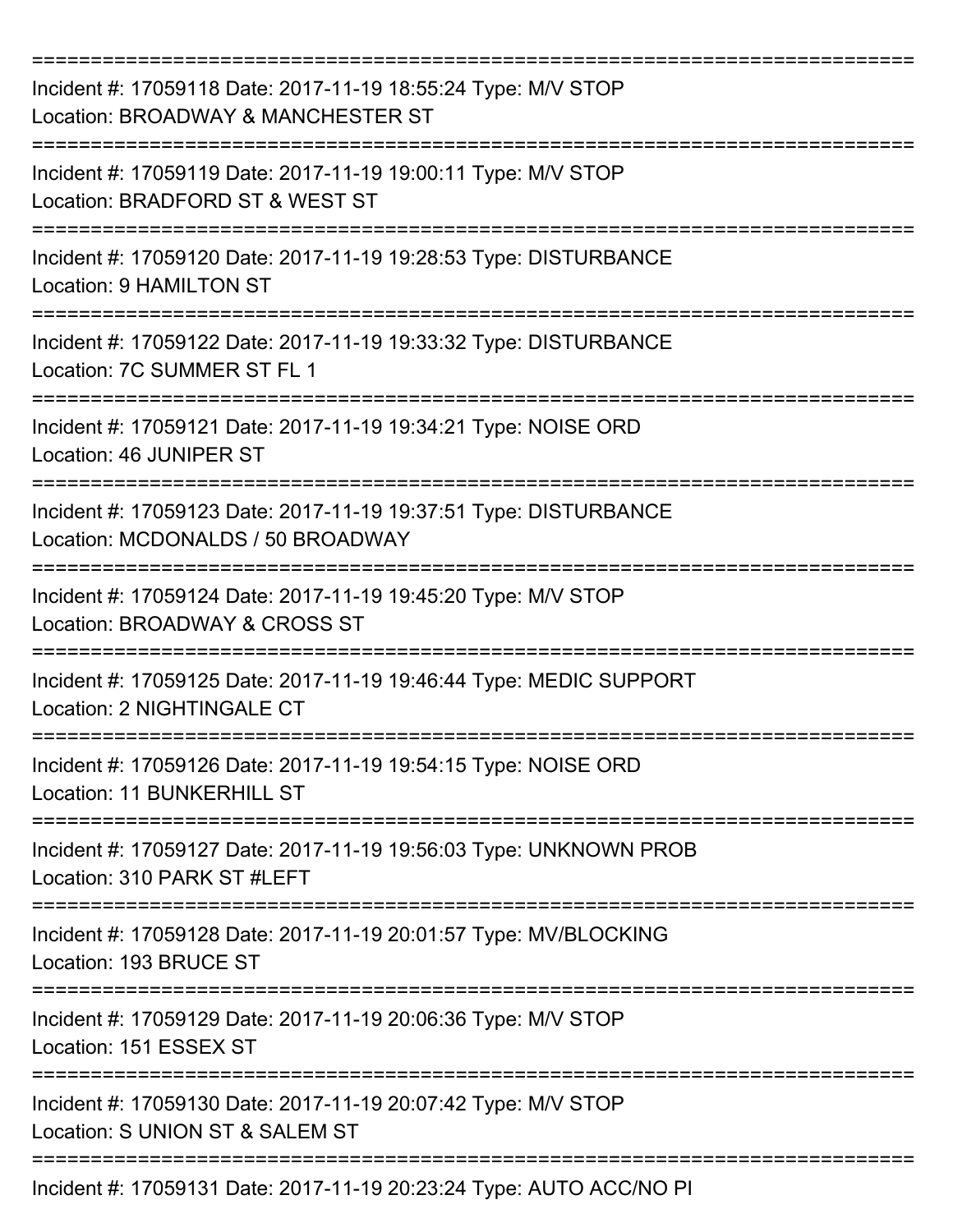| Incident #: 17059132 Date: 2017-11-19 20:24:02 Type: GENERAL SERV<br>Location: CAMBRIDGE COLLEGE / 60 ISLAND ST        |
|------------------------------------------------------------------------------------------------------------------------|
| Incident #: 17059133 Date: 2017-11-19 20:28:14 Type: M/V STOP<br>Location: S UNION ST & SALEM ST                       |
| Incident #: 17059134 Date: 2017-11-19 20:48:01 Type: DOMESTIC/PROG<br>Location: 98 CROSS ST #3                         |
| Incident #: 17059135 Date: 2017-11-19 21:00:08 Type: DOMESTIC/PAST<br>Location: 27 CORNISH ST FL 2                     |
| Incident #: 17059136 Date: 2017-11-19 21:13:01 Type: ALARM/BURG<br>Location: JAN CARLOS SUPERMARKET / 334 LAWRENCE ST  |
| Incident #: 17059137 Date: 2017-11-19 21:18:22 Type: M/V STOP<br>Location: BROADWAY & HAVERHILL ST                     |
| Incident #: 17059138 Date: 2017-11-19 21:23:27 Type: UNATENEDCHILD<br>Location: 27 GROTON ST                           |
| Incident #: 17059139 Date: 2017-11-19 21:24:06 Type: ALARM/BURG<br>Location: LA VECINA BEAUTY SUPPLY / 195 LAWRENCE ST |
| Incident #: 17059140 Date: 2017-11-19 21:39:18 Type: M/V STOP<br>Location: FERN ST & LAWRENCE ST                       |
| Incident #: 17059141 Date: 2017-11-19 21:46:12 Type: M/V STOP<br>Location: MANCHESTER ST & WEST ST                     |
| Incident #: 17059142 Date: 2017-11-19 22:03:49 Type: LOUD NOISE<br>Location: 48 SARATOGA ST #1                         |
| Incident #: 17059143 Date: 2017-11-19 22:18:27 Type: 911 HANG UP<br>Location: 35 COMMON ST #301                        |
| Incident #: 17059144 Date: 2017-11-19 23:26:49 Type: A&B PAST<br>Location: 206 LAWRENCE ST                             |
| Incident #: 17059145 Date: 2017-11-19 23:48:02 Type: LOUD NOISE                                                        |

 $L = L$   $\frac{1}{2}$  and  $\frac{1}{2}$  will  $\frac{1}{2}$  Millows